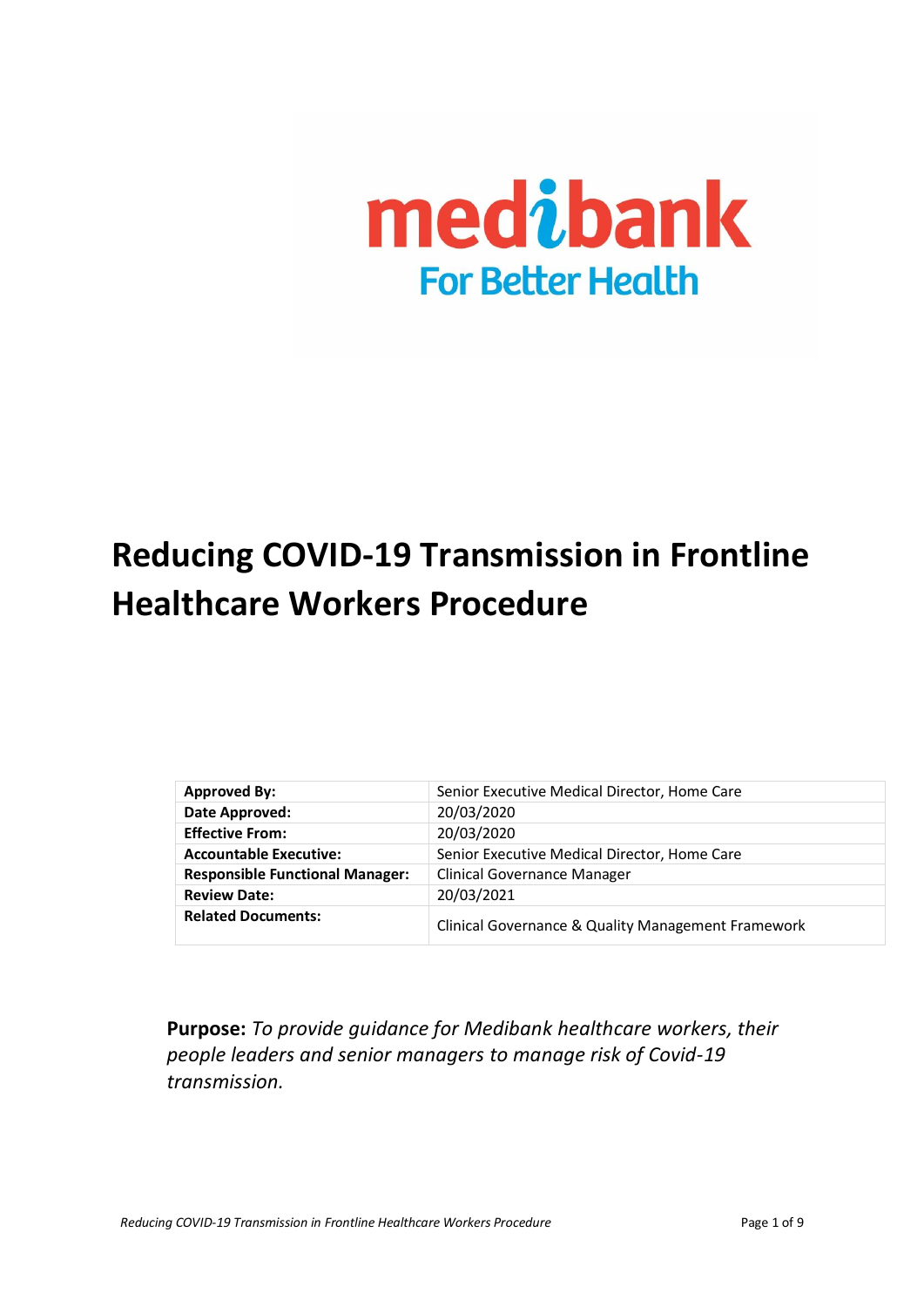## **TABLE OF CONTENTS:**

| $2^{\sim}$ |  |
|------------|--|
|            |  |
|            |  |
|            |  |
|            |  |

# **1. Definitions**

This table defines the terms used throughout this procedure.

| Term                     | <b>Definition</b>                                                                                                                                                                                            |
|--------------------------|--------------------------------------------------------------------------------------------------------------------------------------------------------------------------------------------------------------|
| <b>Close Contact</b>     | A person who has been face-to-face for at least 15-minutes or been in the<br>same closed space for at least 2-hours, as someone who has tested positive<br>for the COVID-19 when that person was infectious. |
| <b>Casual Contact</b>    | A person who has been face-to-face for less than 15-minutes or been in the<br>same closed space for less than 2-hours, as a person who has tested positive<br>for COVID-19 when that person was infectious.  |
| <b>Confirmed Case</b>    | A person who tests positive to a validated SARS-CoV-2 nucleic acid test or has<br>the virus identified by electron microscopy or viral culture.                                                              |
| <b>Suspected Case</b>    | A person satisfying epidemiological and clinical criteria                                                                                                                                                    |
| Epidemiological Criteria | - International travel in the 14-days before the onset of illness, or<br>- Close contact in the 14-days before illness onset with a confirmed case of<br>COVID-19                                            |
| <b>Clinical Criteria</b> | - Fever, or<br>- Acute respiratory infection (i.e. shortness of breath, cough or sore throat)<br>with or without fever                                                                                       |
| <b>Isolation</b>         | A period of self-quarantine up to 14-days for people who are suspected or<br>confirmed to have COVID-19                                                                                                      |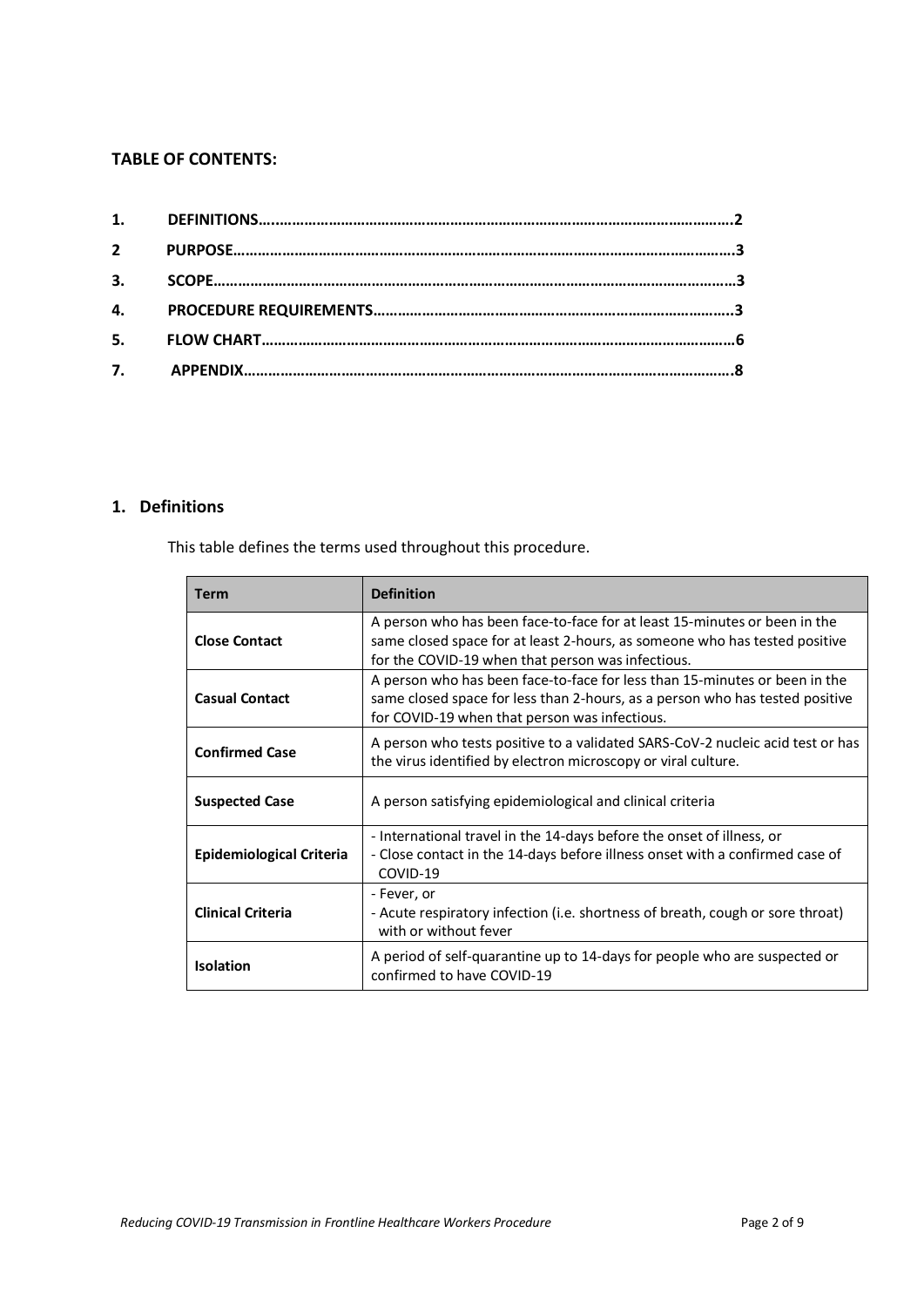# <span id="page-2-0"></span>**2. PURPOSE**

**2.1.** The purpose of this procedure is to provide guidance to healthcare workers, their People Leaders and senior managers to reduce the risk of transmission of the COVID-19 virus to patients/aged care residents.

# <span id="page-2-1"></span>**3. SCOPE**

- **3.1.** Advice for all Medibank frontline healthcare workers caring for patients/residents during home visits and/or in community and residential aged care (RAC) facilities
- **3.2.** This procedure assumes that all health care workers who have returned from overseas have self-isolated for 14 days and not attended work
- **3.3.** Any decisions regarding notification of external parties will be made by the relevant senior Clinical Manager in conjunction with the Senior Executive Medical Director (SEMD)

## <span id="page-2-2"></span>**4. PROCEDURE REQUIREMENTS**

#### **4.1. Actions required for all healthcare workers in the following scenarios:**

Scenario 1 – Healthcare worker is unwell and is displaying flu like symptoms with or without close and/or casual contact with a COVID-19 case (See Flow Chart A)

- Remain at home and inform your People Leader of your absence
- All healthcare workers need to be tested if temperature >37.5 and any cold or flu like symptoms (see Appendix 6.1 for advice regarding testing).
- **Staff working in RAC facilities should have a very low threshold for testing given that the workforce is young and likely to have mild symptoms. All RAC workers with symptoms are to seek testing.**
- If the worker has had close contact with a confirmed COVID-19 case, they should self-isolate until their results come back
- If the worker has had casual contact with a confirmed COVID-19 case, this must be escalated to the Service Delivery Manager (SDM) (HealthStrong and CareComplete) /Clinical Manager (HSS) and SEMD for advice
- If the worker has had no close or casual contact then they are able to leave their home, but should practice social distancing and should minimise their time in the community until their results come back or their symptoms resolve
- Staff should not return to work until they are well and have a negative COVID-19 test if applicable

Scenario 2 – Healthcare worker is well but has had close or casual contact with a **confirmed** COVID-19 case

- Notify your People Leader
- If healthcare worker has had close contact they should return/remain at home and self-isolate for 14-days. If flu-like symptoms develop healthcare worker is to arrange COVID-19 testing (Appendix 6.1)
- If healthcare worker has had casual contact People Leader will escalate to Service Delivery Manager/Clinical Manager and SEMD for advice – each situation needs to be assessed individually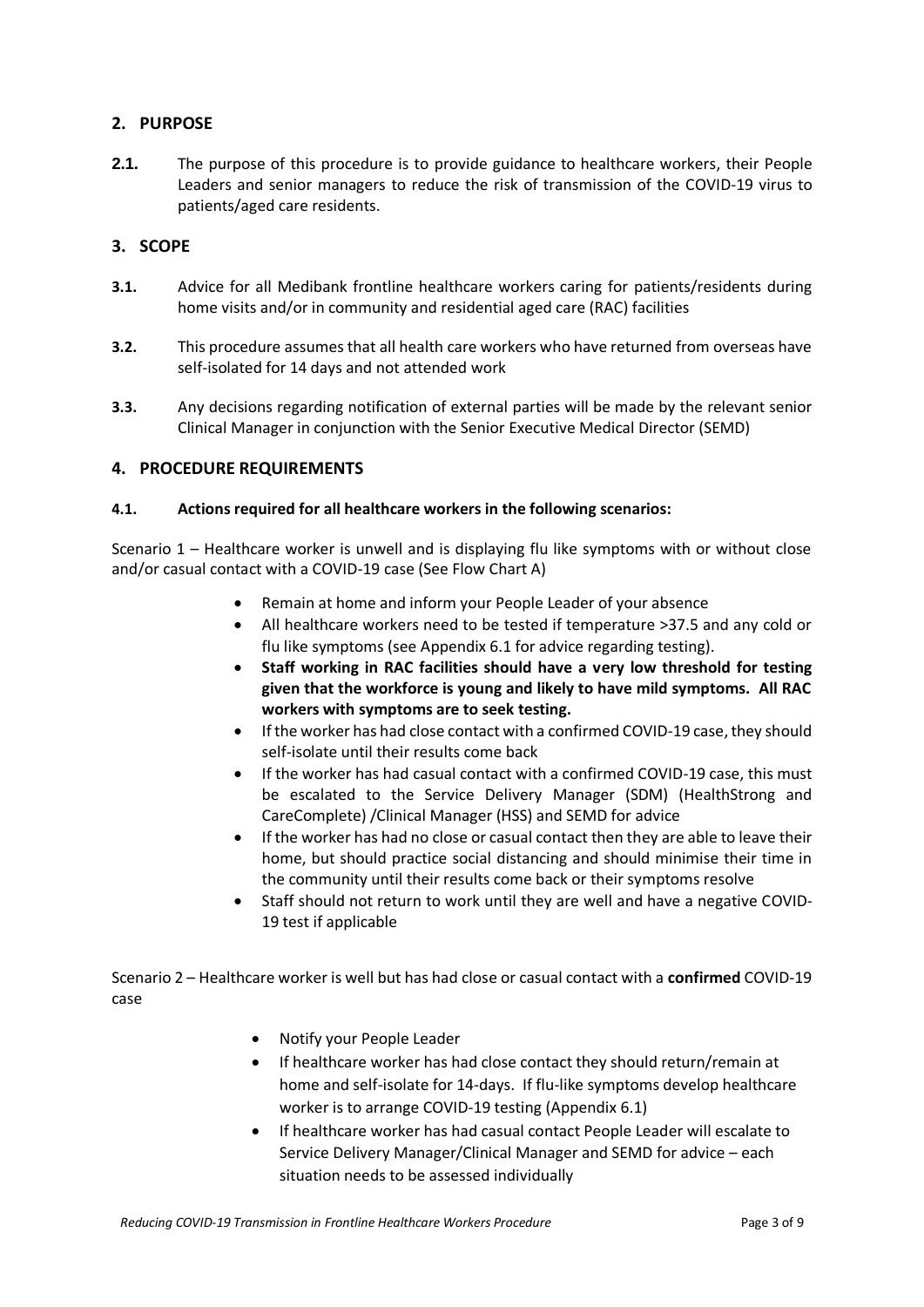Scenario 3 – Healthcare worker comes into close contact with a confirmed COVID-19 case in a workplace setting (if using recommended PPE, this is not considered close contact and staff member can continue working)

- If in a RAC, follow direction of facility and public health unit. Notify People Leader ASAP
- If in another health care setting e.g. hospital, follow direction of the health care facility and notify People Leader ASAP
- If in a home setting,
	- $\triangleright$  if need to remain in the home to complete treatment, use PPE (see Appendix 6.2), and then notify People Leader immediately on leaving the home. DO NOT visit any other clients until cleared to do so by your People Leader. People Leaders must escalate to the SDG/Clinical Manager and SEMD for advice.
	- $\triangleright$  If not needing to remain, leave the home immediately and advise your People Leader. DO NOT visit any other clients until cleared to do so.
- As per close contact, will need to self-isolate at home for 14-days from the last day of contact
- If fever (>37.5) or respiratory illness (even if mild) occur, seek medical attention as soon as possible to arrange for testing
- The facility or PHU may request testing

Scenario 4 – Healthcare worker has **possible** casual contact with confirmed COVID-19 outside the work setting

- If working in RAC, escalate to People Leader who will then seek advice from SDG/Clinical Manager and SEMD. Advice will vary depending on circumstances and level of risk
- If providing other care, notify your People Leader but can continue working and self-monitor for symptoms. If become unwell, immediately self-isolate and organise testing.

#### **4.2. Actions required for People Leaders:**

- **Ensure all staff are aware of this procedure and their responsibilities to notify early any concerns regarding their health or possible exposure to COVID-19**
- Review facts relating to possible exposure (refer to definitions for confirmed/suspected COVID-19 case)
- Request and review the following details from the staff member:
	- o Possible source and date of exposure
	- o Reason for suspecting source (confirmed case, recent traveller, person with known exposure)
	- o Any symptoms to date
	- o Current management, i.e. appointment with GP, test completed and expected result time frame
	- o Recent contact with participants and/or other Medibank staff
	- o Current supports in place or required
	- o Who they have spoken to so far and any information shared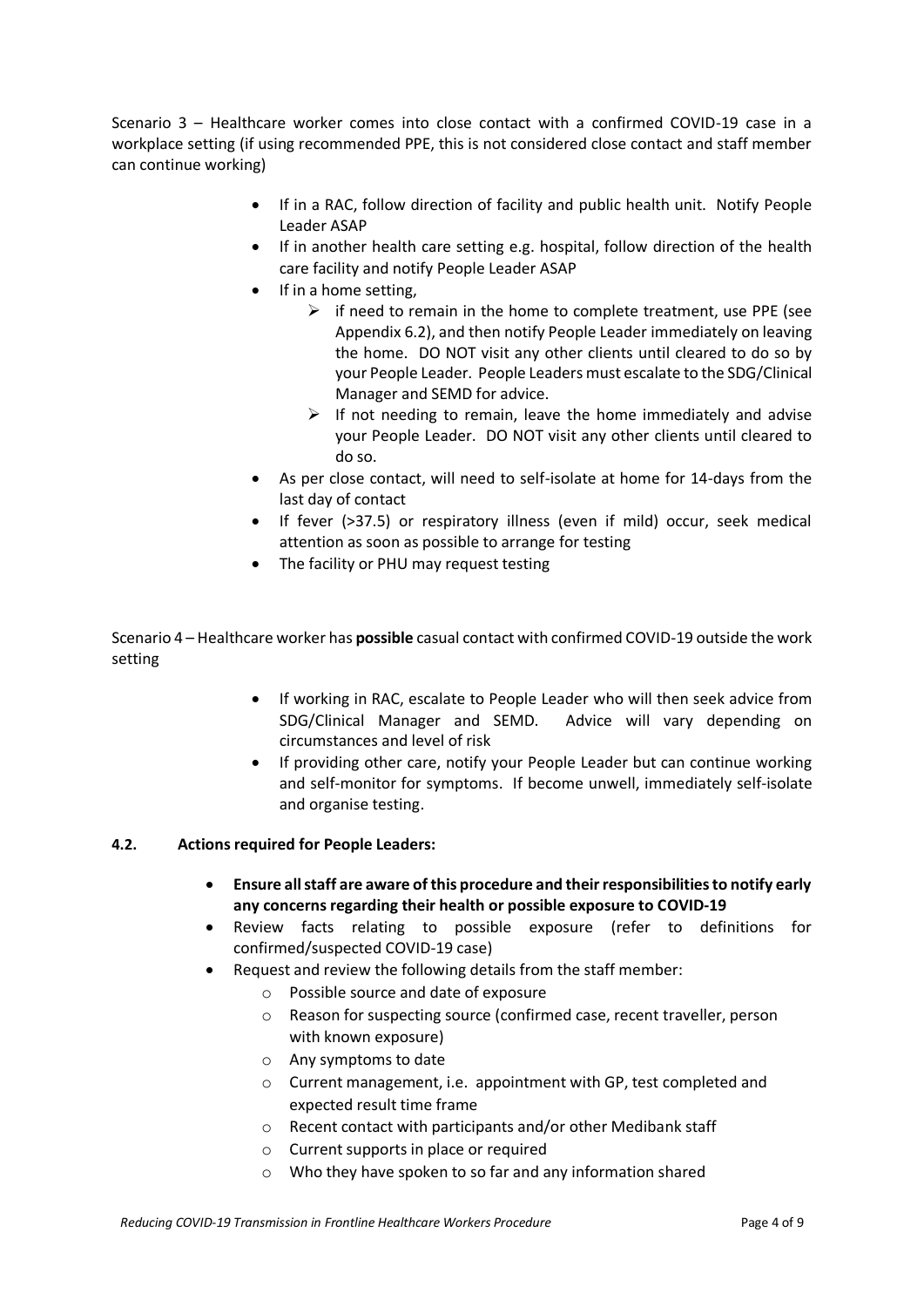- Support staff member to commence self-isolation if risk confirmed refer to the fact sheet at [https://www.health.gov.au/resources/publications/coronavirus-covid-19](https://www.health.gov.au/resources/publications/coronavirus-covid-19-information-about-home-isolation-when-unwell-suspected-or-confirmed-cases) [information-about-home-isolation-when-unwell-suspected-or-confirmed-cases](https://www.health.gov.au/resources/publications/coronavirus-covid-19-information-about-home-isolation-when-unwell-suspected-or-confirmed-cases)
- If healthcare worker satisfies the criteria for a suspected case, ensure they have followed up with their GP or local hospital to arrange medical review and testing. For both suspected and confirmed cases, support implementation of self-isolation
- Review recent team members activities. If there has been clinical service delivery or close contact with Medibank staff within 24-hours of initial symptoms, escalate to senior Clinical Manager who will review case and liaise with SEMD as required and coordinate any notifications to affected people and facilities.
- The relevant senior executive to consider need to notify funders where relevant
- Alert P&C of all possible and confirmed diagnoses
- Ensure healthcare worker has appropriate supports in place, including awareness of *EAP.* Maintain daily contact during self-isolation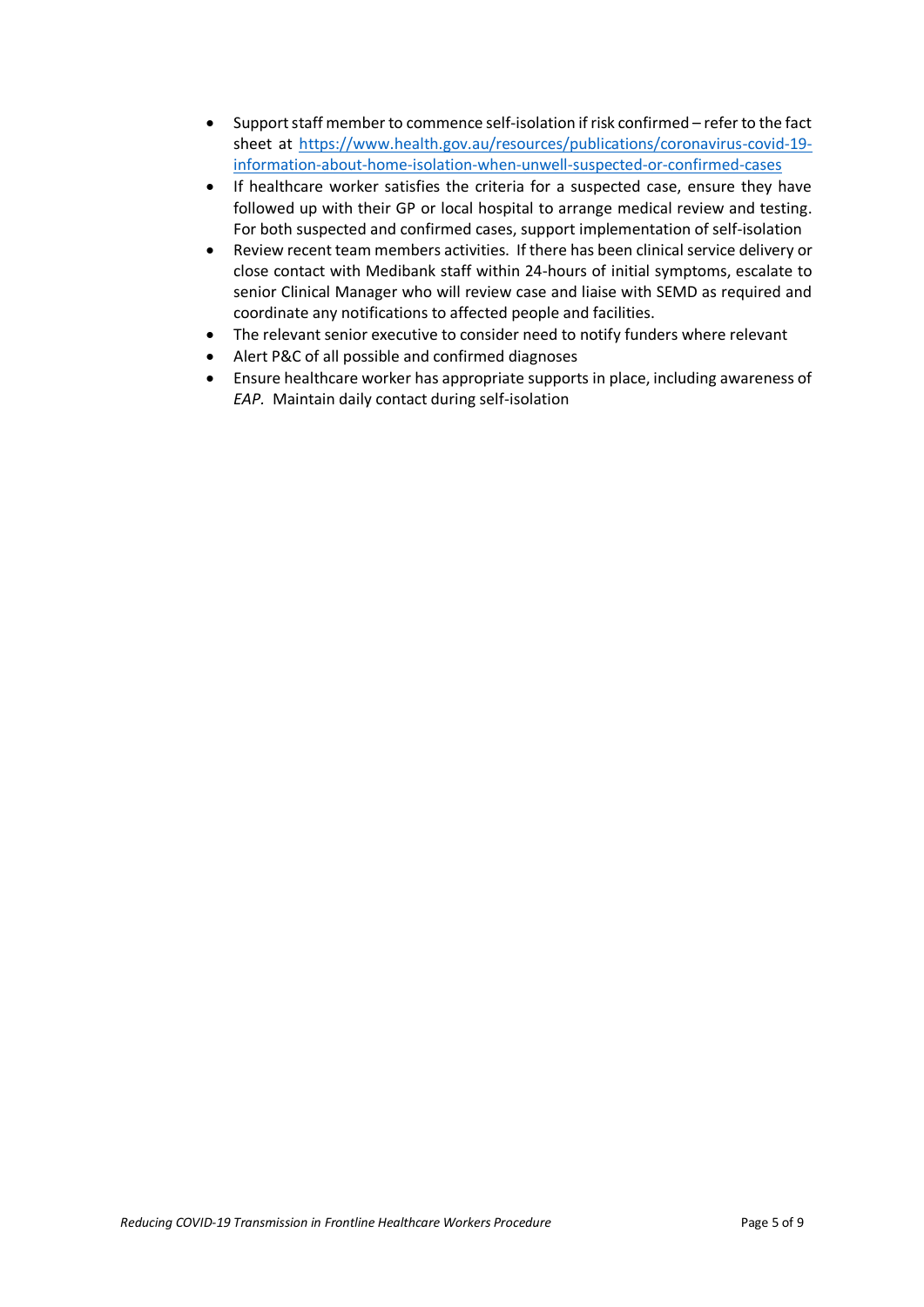## **5. FLOW CHART**

**a) Unwell Healthcare Worker**

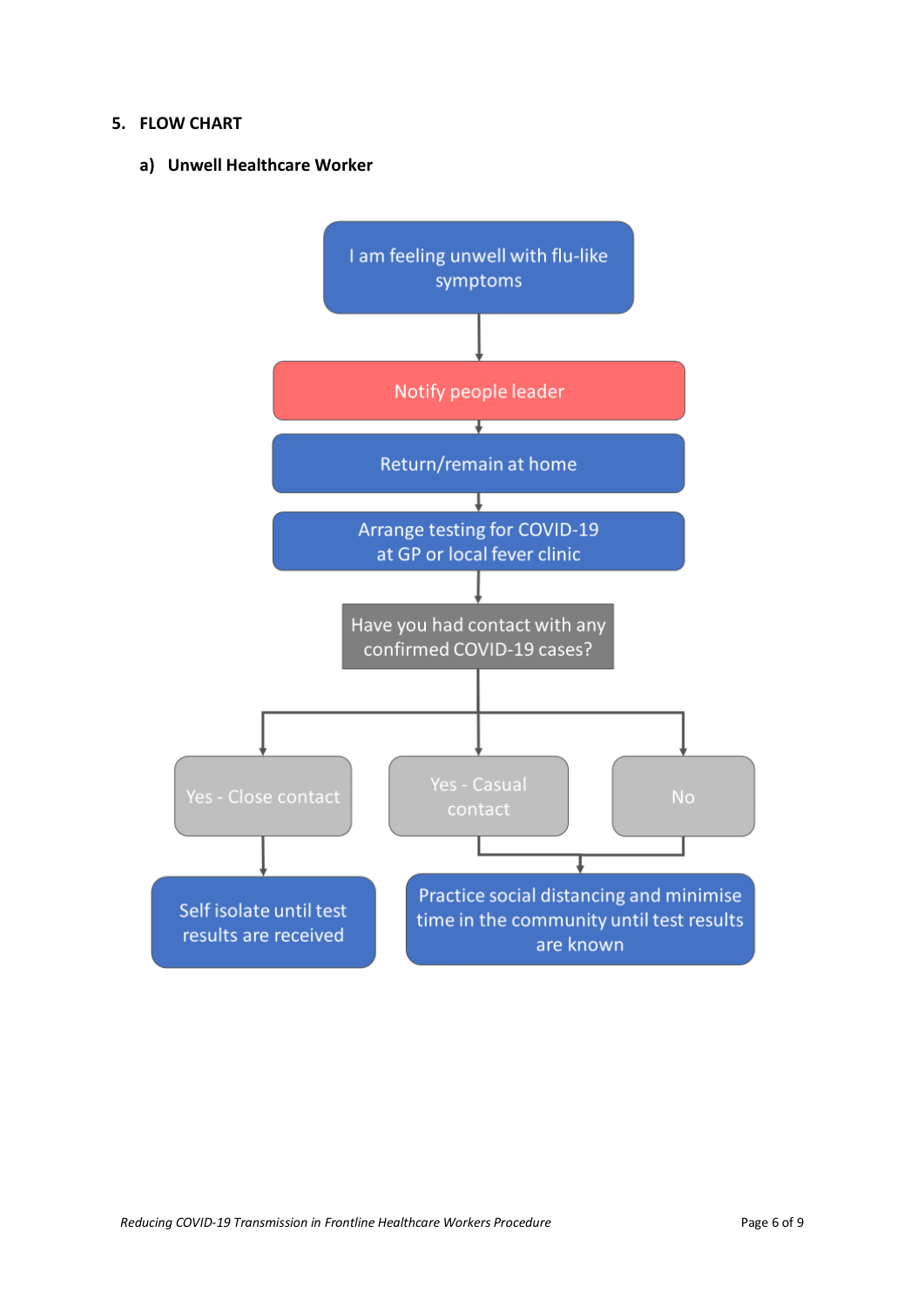#### **b) Healthcare Worker COVID-19 Contact**



# PROCEDURE HISTORY

**Current Version NO: 1 Effective Date: 20 March 2020**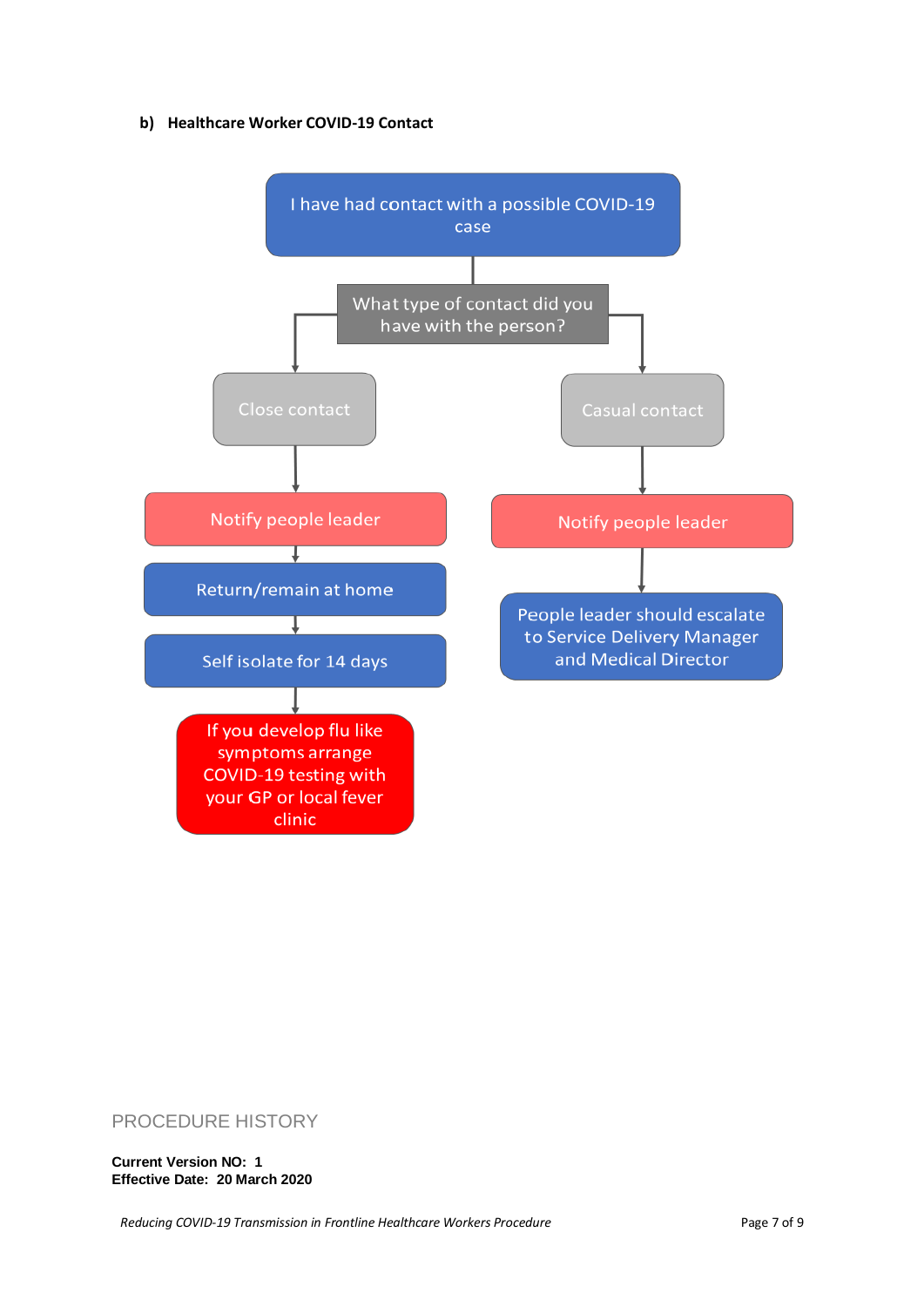# **6 APPENDIX**

#### **6.1 Fever Clinic Locations:**

| <b>State</b> | <b>Web Address</b>                                                                                                                                                                                                                   |
|--------------|--------------------------------------------------------------------------------------------------------------------------------------------------------------------------------------------------------------------------------------|
| <b>NSW</b>   | https://www.health.nsw.gov.au/infectious/diseases/Pages/coronovirus-testing.aspx                                                                                                                                                     |
| <b>QLD</b>   | https://www.snp.com.au/<br>https://www.qml.com.au/Portals/0/TRM/1466_QT_CoronavirusACC_Hublist_Feb20_V6.pdf<br>https://www.qld.gov.au/health/conditions/health-alerts/coronavirus-covid-19/take-<br>action/testing-and-fever-clinics |
| <b>WA</b>    | https://healthywa.wa.gov.au/coronavirus                                                                                                                                                                                              |
| <b>VIC</b>   | https://www.dhhs.vic.gov.au/victorian-public-coronavirus-disease-covid-19                                                                                                                                                            |
| <b>SA</b>    | https://www.sahealth.sa.gov.au/wps/wcm/connect/public+content/sa+health+internet/health<br>+topics/health+topics+a+-+z/covid+2019/covid-19+response/covid-<br>19+clinics+and+testing+centres                                         |
| <b>TAS</b>   | https://www.health.tas.gov.au/publichealth/communicable diseases prevention unit/infectio<br>us diseases/coronavirus                                                                                                                 |
| ΝT           | https://securent.nt.gov.au/alerts/coronavirus-covid-19-updates                                                                                                                                                                       |

#### **6.2 Personal Protective Equipment:**

This advice is based on the *Communicable Diseases Network of Australia* interim recommendations for the use of Personal Protective Equipment (PPE) during hospital care of people with COVID-19. While these recommendations are intended for hospital personnel who enter a clinical space with COVID-19 patients, including ward persons, food delivers, cleaners and clinical personnel, they are also relevant for treatment cases in RAC and hospital at home patients.

Background: although Severe Acute Respiratory Syndrome Coronavirus 2 (SARS-CoV-2) which causes COVID-19 has spread rapidly in mainland China, there has been limited transmission elsewhere i.e. containment precautions have been mostly successful to date. At the time of writing, the crude mortality (~2%) in China is based on laboratory confirmed cases; many milder cases are almost certainly not being tested and the mortality is likely to be lower. Most cases in Australia have been relatively mild but a small number of deaths has been reported outside of mainland China. While a number of healthcare-associated infections have been reported with COVID-19 (in healthcare workers and patients) – as occurred with SARS and MERS – the risk for COVID-19 is likely to be very low, when infection control precautions are adhered to correctly.

#### **(i) General principles**

• Standard precautions including hand hygiene (5 moments) for all patients with respiratory infections. Patients and staff should observe cough etiquette and respiratory hygiene